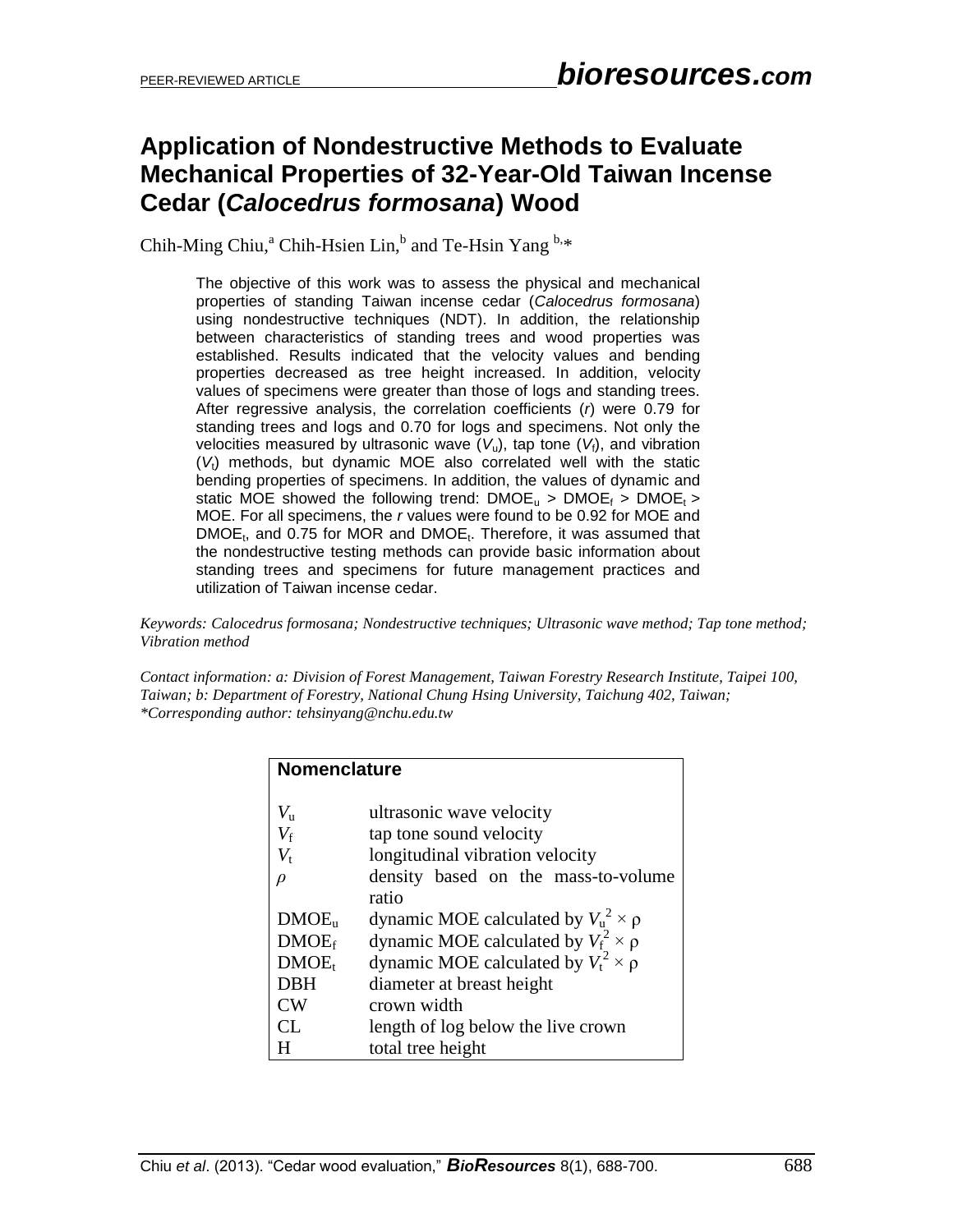### **INTRODUCTION**

Taiwan incense cedar (*Calocedrus formosana*), a conifer endemic to Taiwan, is a highly valuable species widely used in furniture, artistic carvings, decoration, construction, and building materials. Because of its good physical and mechanical performance, *C. formosana* has been considered as one of the most important plantation tree species in Taiwan during the last 20 years (Tsai *et al*. 2010). In addition, Taiwan incense cedar was also listed as endangered on the IUCN's (International Union for Conservation of Nature) global red list of conifers (Lu and Pan 1998). Therefore, the restoration of this species is very important. The extensive planting of Taiwan incense cedar under the Overall Reforestation Program can be the first step towards restoration. According to the requirements of the International Conifer Conservation Program (ICCP) of the IUCN, the restoration of Taiwan incense cedar should include a high level of genetic diversity, which is a prerequisite for subsequent sustainable management and effective utilization. However, decreasing the tending cost and improving the wood quality of plantations are the management problems that have attracted the most attention.

In recent years, the nondestructive evaluation method has been widely used to inspect the properties of wood and wood products. Nondestructive evaluation of materials is, by definition, the science of identifying the physical and mechanical properties of a piece of material without altering its end use capabilities and using this information to make decisions regarding its appropriate application. Such evaluations rely on nondestructive testing technologies (NDT) to provide accurate information pertaining to the properties, performance, or condition of the material in question (Ross *et al.* 1998). Currently, worldwide research and development efforts are underway to examine the potential use of a wide range of NDT techniques for evaluating standing trees and wood members. A wide range of NDE techniques, including low frequency vibration, stress waves, ultrasound, near infrared, X-ray, and mechanical probing technologies, have been investigated and are being adopted by industry (Brashaw *et al*. 2009). Among these NDT techniques, the ultrasonic and stress wave test has become widely used to evaluate the strength properties of living trees, logs, sawn timbers, and wood-based materials because of its rapid, portable, cost-effective, and easily used performance.

In previous studies, Ross *et al.* (1997) established the relationship between the modulus of elasticity of log and lumber using longitudinal stress wave techniques. Chuang and Wang (2001) evaluated the standing tree quality of Japanese cedar using the stress and ultrasonic wave methods and pointed out that the dynamic MOE of the standing Japanese cedar was somewhat affected by the testing methods used. They also indicated that the dynamic MOE of the wood in the standing trees varied with the growth conditions, including DBH class, percentage of latewood, density, *etc.* Wang *et al.* (2002) indicated small-diameter jack pine and red pine logs can be successfully evaluated by the longitudinal stress wave technique. The dynamic MOE of logs correlated well with the static MOE for both species. Bucur (2005) assessed the wood quality of standing trees using ultrasonic velocity methods and ultrasonic tomographic imaging techniques. Karlinasari *et al.* (2008) investigated the usefulness of the nondestructive ultrasonic method for evaluating wood strength and the stiffness of *Gmelina* from several positions in the tree, both vertically and horizontally. The results indicated the effect of the position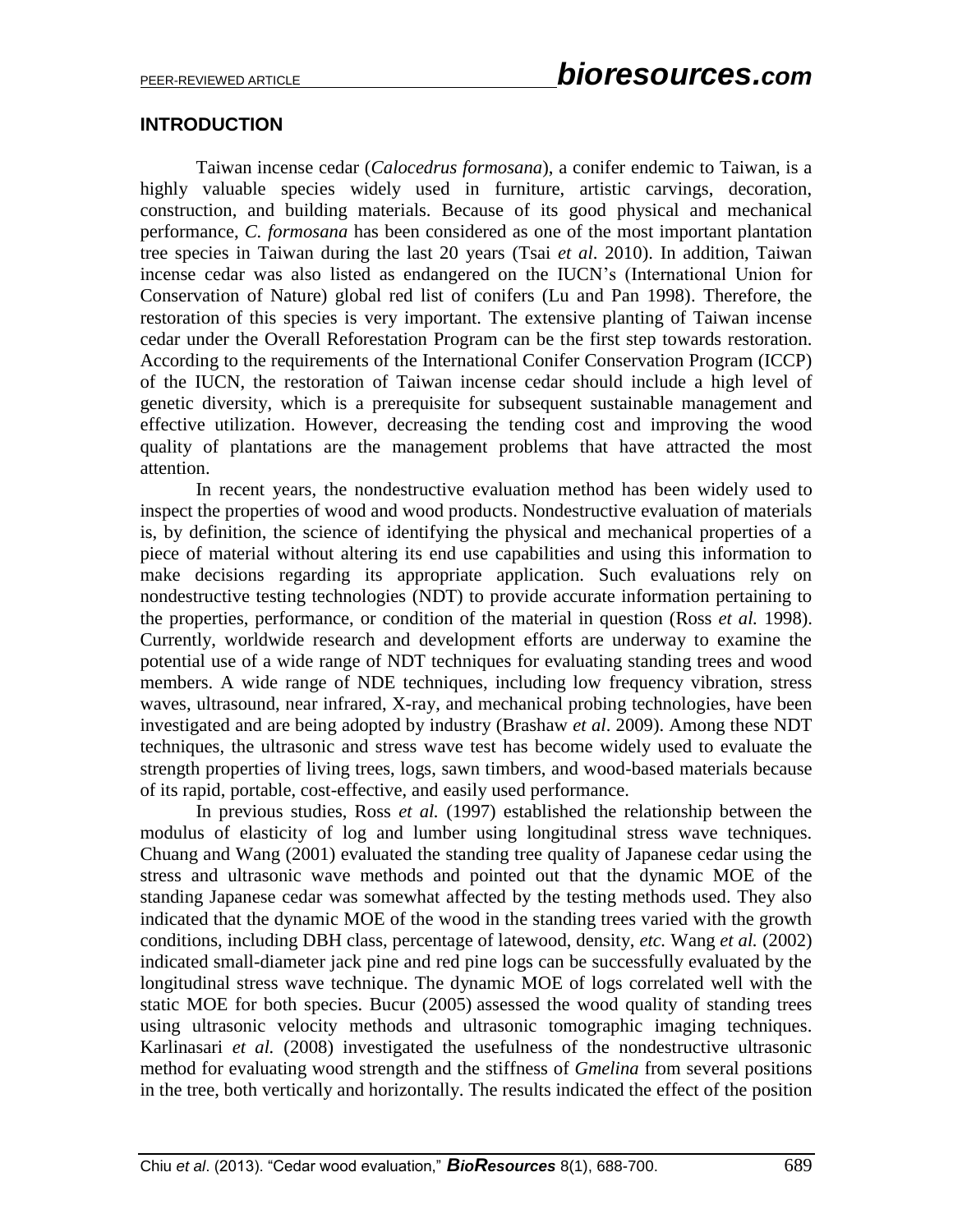of a specimen within a tree can be identified by the ultrasonic wave velocity. In addition, dynamic MOE followed a similar trend as the MOE and MOR. There was good correlation between ultrasonic velocity and static bending test values. Yin *et al*. (2010) investigated the mechanical properties of Chinese fir plantation wood with three acousticbased NDTs and established the methods of evaluating plantation wood properties at standing trees and at logs. Yin *et al*. (2011) also predicted the plantation wood quality of green logs using vibration frequency and stress wave method and indicated that both acoustic techniques were effective predictors of wood quality.

These results influenced the hypothesis that nondestructive techniques may be useful to assess the wood quality in Taiwan incense cedar standing trees. The objectives of this study were to assess the properties of Taiwan incense cedar standing tree using nondestructive techniques, as well as the relationships among the different velocity values, dynamic MOE, and static bending properties.

### **MATERIALS AND METHODS**

#### **Study Site and Tree Measurements**

The study site was located in the Lianhuachih Research Center of the Taiwan Forestry Research Institute (TFRI), Nantou County, Taiwan. The site altitude was approximately 750 m above sea level. According to the Lienhuachih Station, mean annual precipitation since 1961 has been approximately 2285 mm, mean annual relative humidity has been approximately 87.1%, and mean annual temperature has been 20.8 °C. From this site, a total of 12 sample trees that were about 32 years old were selected for study. Tree levels were also classified by their DBH; suppressed tree group, intermediate tree group, and dominant tree group.

Figure 1 shows the experimental procedure of this study. A vertical line was painted near the base of each sample tree on the north side before felling. The outside bark diameter at breast height (DBH) and crown width (CW), which was calculated from crown projection length in two opposite directions (north to south and east to west), were measured. After noting the east-, west-, south- and north-facing stem surfaces, the transversal ultrasonic wave velocity of standing trees was measured from north to south  $(V_{n-s})$  and east to west  $(V_{e-w})$  at DBH. In addition, the longitudinal ultrasonic wave velocity of standing trees was also measured at each side of DBH. After ultrasonic testing of standing tree, each sample tree was felled with a chainsaw, and the total tree height (*H*) and the length of log below the live crown (CL) were then measured and recorded.

After basic standing tree measurement, four logs 60 cm in length were cut from the felled trees. They were defined as: 1.3 meter (DBH), one quarter height of tree  $(1/4H)$ , half height of tree  $(1/2H)$ , and three-quarter height of tree  $(3/4H)$ . Figure 2 shows the positions of heartwood (No. 1 to No. 4) and sapwood (No. 5 to No. 8). The ultrasonic wave velocities were measured in these eight positions for the four logs. Figure 2 also shows the cutting pattern for the horizontal position sample with dimensions of  $20 \times 20$ mm in cross-section and 400 mm long in accordance with CNS 454 (2005) for nondestructive and static bending tests.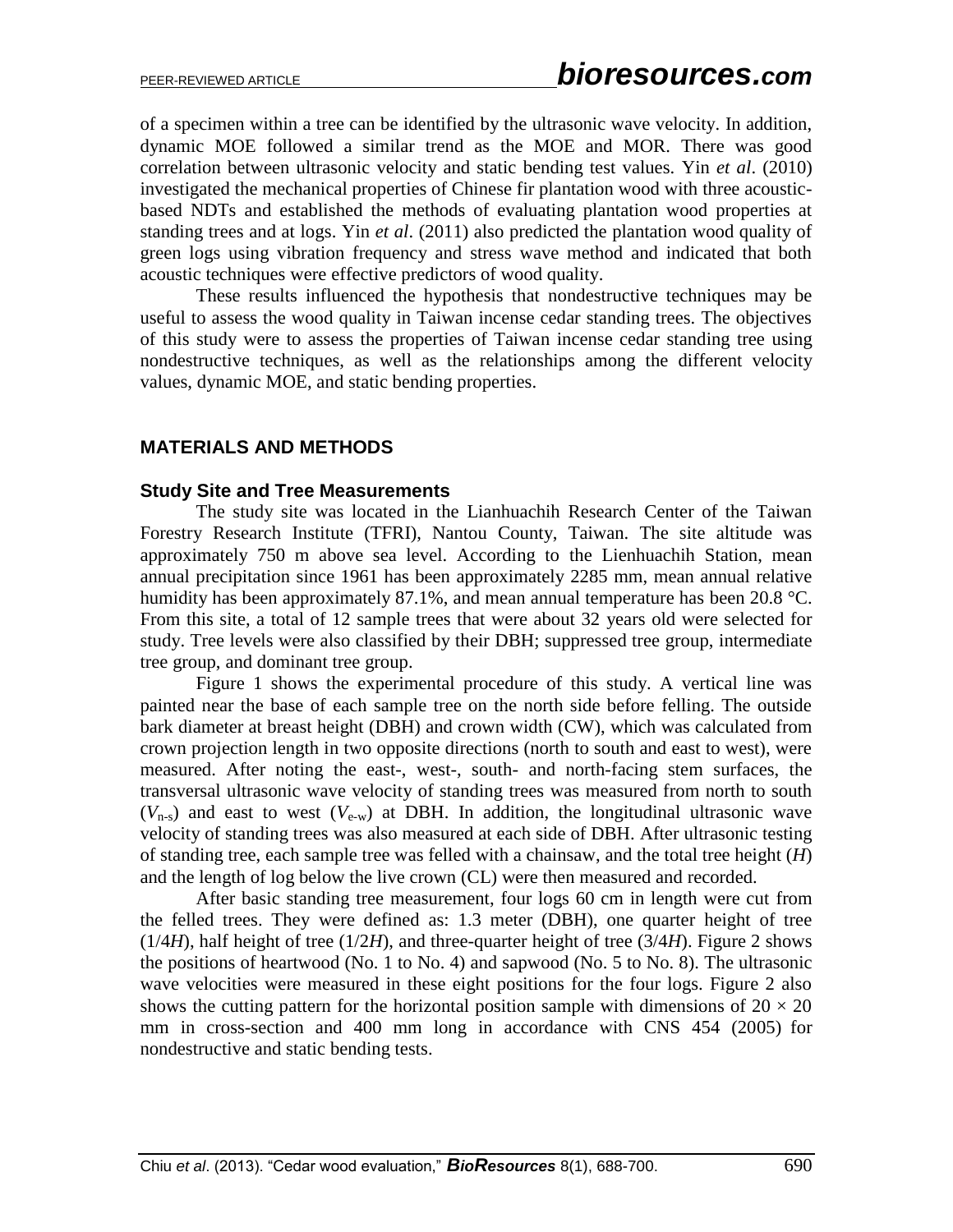A total of 219 specimens were prepared. All specimens were also conditioned in a controlled-environment room at  $20\pm1\degree C$  and  $65\pm3\%$  relative humidity to have a moisture content of 12% before nondestructive and static bending tests.



**Fig. 1.** Experimental Procedure





**Fig. 2.** Notation of specimen logs cut for horizontal position samples. Number 0 represents the pith, numbers 1 to 4 represent heartwood, and numbers 5 to 8 represent sapwood.

**Fig. 3.** Three kinds of nondestructive testing methods: (a) ultrasonic wave method, (b) tap tone method, (c) longitudinal vibration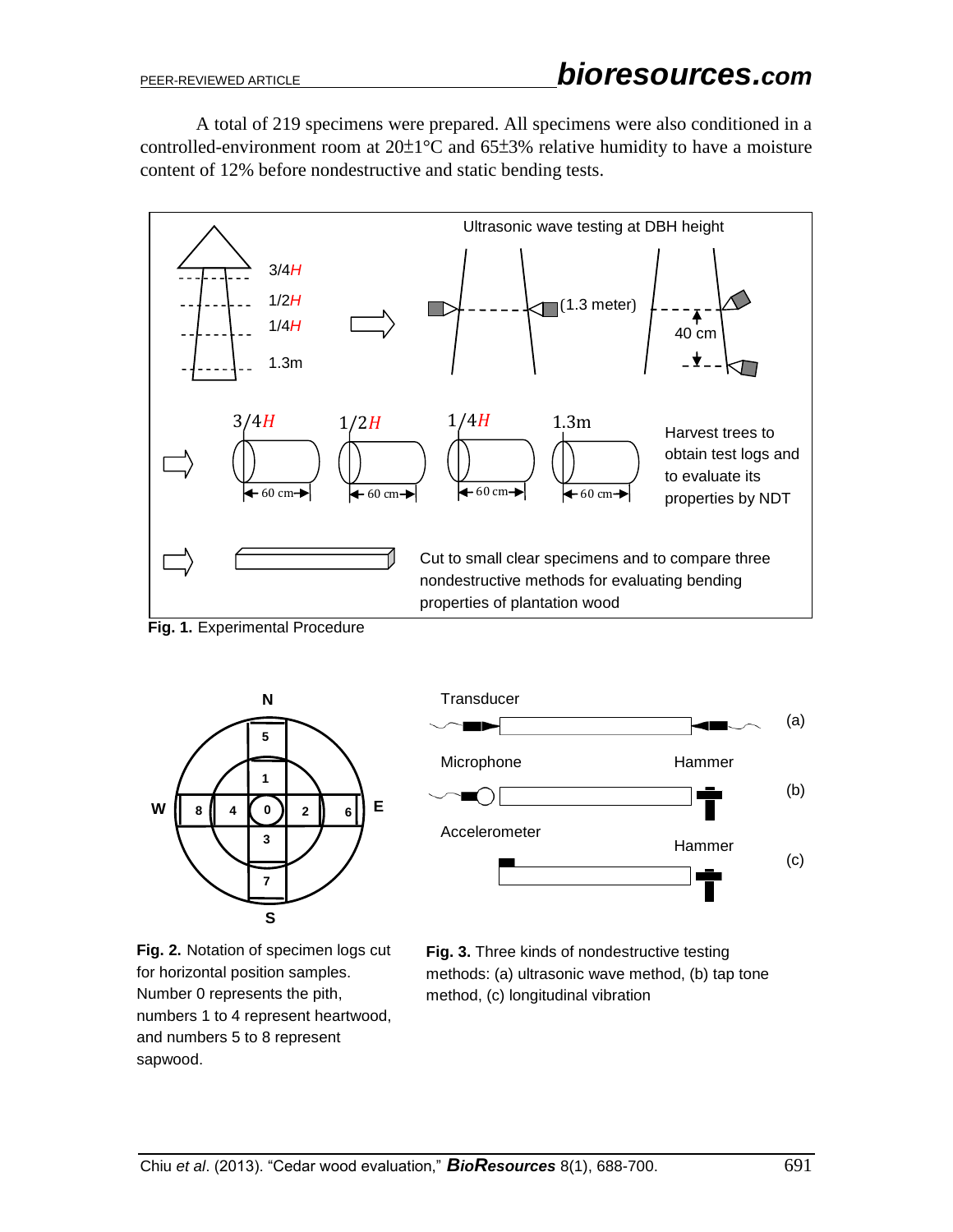### **Ultrasonic Wave Testing**

A nondestructive test was carried out to measure ultrasonic wave velocity using Sylvatest Duo equipment with a frequency of 22 kHz. The ultrasonic wave method required the placement of two piezoelectric transducers (transmitting and receiving transducers) in contact with opposite ends (Fig 3a). The ultrasonic wave velocity  $(V<sub>u</sub>)$  and  $DMOE<sub>u</sub>$  were calculated based on the following formulae,

$$
V_{\mathbf{u}} = L/t \tag{1}
$$

$$
\text{DMOE}_{\text{u}} = V_{\text{u}}^2 \times \rho \tag{2}
$$

where  $V_{\rm u}$  is the ultrasonic wave velocity in the direction parallel to the grain of the specimens, *L* is the distance between the two transducers, *t* is the propagation time of the pulse from the transmitting transducer to the receiving transducer,  $DMOE<sub>u</sub>$  is the dynamic modulus of elasticity in the direction parallel to the grain of specimens, and *ρ* is the density based on the mass-to-volume ratio of the specimens.

#### **Tap Tone Testing**

Tap tone sound velocity  $(V_f)$  was calculated from the natural frequency  $(f_r)$ , which was obtained from the FFT analyzer (Fig. 3b). The tap tone sound velocity  $(V_f)$  and dynamic modulus of elasticity  $(DMOE_f)$  were calculated using the following formulae,

$$
V_f = 2 \times f_r \times L \tag{3}
$$

$$
\text{DMOE}_{\text{f}} = V_{\text{f}}^2 \times \rho \tag{4}
$$

### **Longitudinal Vibration Testing**

The longitudinal vibration test was carried out using impact-induced vibrations in the direction of the wood fibers made by a small, hard, rubber hammer striking 1 end of the specimen, held horizontally by 2 knife-edge rubber prisms in the center (Fig. 3c). The resulting vibrations were detected by a miniature accelerometer, which was mounted on the specimen using a layer of beeswax, and transmitted into the FFT analyzer to measure the fundamental resonance frequency of each specimen. The  $DMOE<sub>t</sub>$  of the lumber was calculated by the following formulae,

$$
V_t = 2 \times f_t \times L \tag{5}
$$

$$
DMOE_t = V_t^2 \times \rho \tag{6}
$$

where  $DMOE_t$  is the modulus of elasticity determined by the transverse vibration,  $f_t$  is the fundamental frequency of the longitudinal vibration (Hz), *L* is the total length of the specimens, and  $\rho$  is the density based on the mass-to-volume ratio of the specimens.

### **Static Bending Testing**

The static bending tests were conducted in accordance with the Chinese National Standards CNS 454 (2005), using a Shimadzu UH-10A universal-type testing machine. A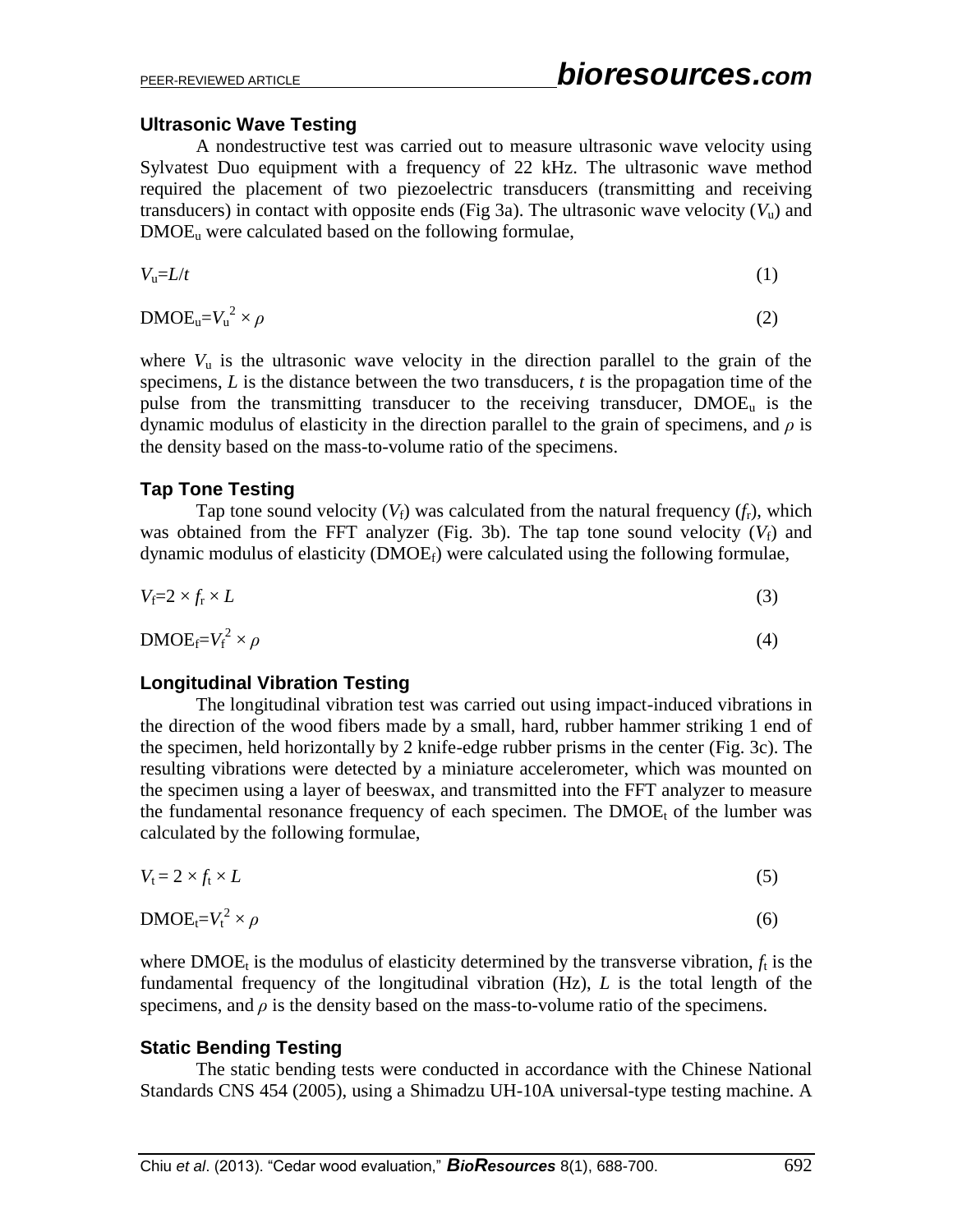concentrated bending load was applied to the center with a span of 14 times the thickness of the specimen (In this study, the span was 280 mm). The proportional limit, ultimate load, and deflection were obtained from the load-deflection curves, and the bending modulus of elasticity (MOE) and modulus of rupture (MOR) were calculated.

$$
MOE = \frac{\Delta P \ell}{4 \Delta y b h^3} \tag{7}
$$

$$
MOR = \frac{3P_{\text{max}}\ell}{2bh^2}
$$
 (8)

where  $\ell$  is the span,  $\Delta P$  is the difference between upper and lower loads within the proportional limit,  $\Delta y$  is the difference of deflections corresponding to  $\Delta P$ ,  $P_{\text{max}}$  is the ultimate load, *b* is the width of the specimen, and *h* is the thickness of the specimen.

### **Analysis of Variance**

All results were expressed as the mean  $\pm$  standard deviation (SD). The significance of difference was calculated by Scheffe's test;  $P$  values  $\lt$  0.05 were considered significant.

### **RESULTS AND DISCUSSION**

### **Physical Characteristics of Standing Trees**

Table 1 shows that the average DBHs for suppressed tree, intermediate tree, and dominant tree were 13.6, 19.4, and 26.9 cm, respectively. In addition, total tree height tended to increase with tree DBH. The tree heights (H) for these three classes were 17.1, 19.3, and 20.0 meters, respectively. The differences in tree height were not significant. Table 1 also shows the tree crown width (CW) and tree crown length (CL) values of the three classes. The ANOVA test indicated that there were significant differences in CW values between the suppressed tree and dominant tree classes. The CL values followed a similar pattern.

| Characteristics      | Sample<br>size | <b>DBH</b><br>(cm) | Н<br>(cm)         | СL<br>(m)         | <b>CW</b><br>(m)  | $V_{n-s}$<br>(m/s) | $V_{\text{e-w}}$<br>(m/s) |
|----------------------|----------------|--------------------|-------------------|-------------------|-------------------|--------------------|---------------------------|
| Suppressed<br>tree   | 3              | 13.6 <sup>a</sup>  | $17.1^a$          | 3.8 <sup>a</sup>  | 1.4 <sup>a</sup>  | 1393 <sup>a</sup>  | 1409 <sup>a</sup>         |
|                      |                | (0.9)              | (1.3)             | (1.8)             | (0.5)             | (18)               | (26)                      |
| Intermediate<br>tree | 6              | $19.4^{b}$         | 19.3 <sup>a</sup> | 7.0 <sup>ab</sup> | 1.8 <sup>ab</sup> | 1580 <sup>b</sup>  | 1631 <sup>b</sup>         |
|                      |                | (1.7)              | (1.2)             | (1.6)             | (0.2)             | (62)               | (77)                      |
| Dominant<br>tree     | 3              | $26.9^\circ$       | 20.0 <sup>a</sup> | 9.2 <sup>b</sup>  | $2.5^{\circ}$     | $1647^b$           | 1656 <sup>b</sup>         |
|                      |                | (0.9)              | (1.3)             | (0.5)             | (0.3)             | (7)                | (39)                      |

### **Table 1.** The Tree Characteristics for the Sample Tree

Values within parentheses are SD.

Different letters within a column indicate a significant difference (*P* < 0.05).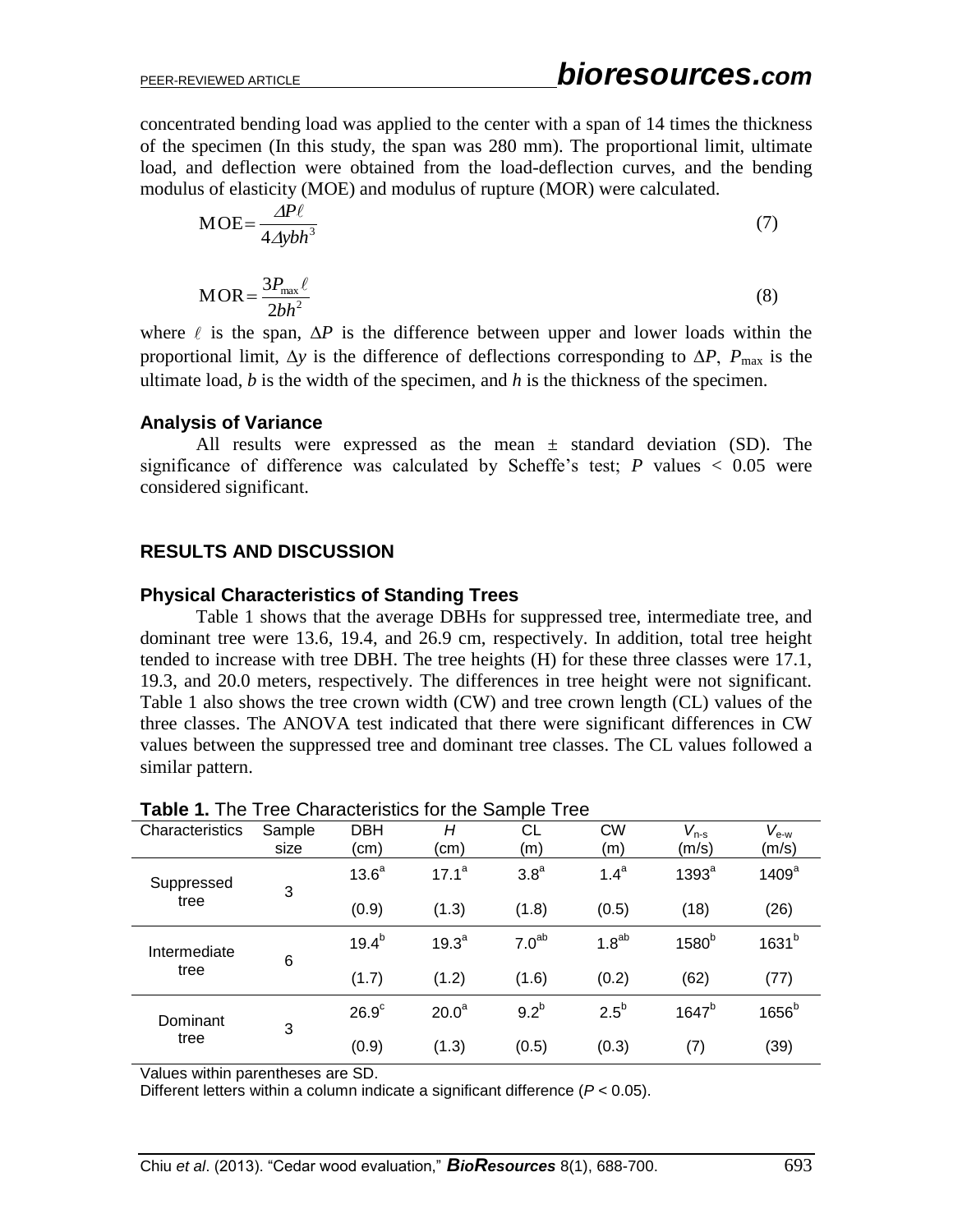### **Ultrasonic Wave Velocity of Standing Trees and Logs**

The average horizontal ultrasonic wave velocity,  $V_{\text{e-w}}$  (ultrasonic wave velocity measured from east to west in DBH), for the suppressed tree, intermediate tree, and dominant tree were 1409 m/s, 1631 m/s, and 1656 m/s, respectively. The value of  $V_{e-w}$ was also slightly greater than the values of  $V_{n-s}$  (ultrasonic wave velocity measured from north to southern direction in DBH) (1393, 1580, and 1647 m/s for suppressed tree, intermediate tree, and dominant tree, respectively). The longitudinal ultrasonic wave velocities of the logs are shown in Table 2. The dominant tree group had the highest average ultrasonic wave velocity values (4001 m/s for heartwood and 3956 m/s for sapwood specimens). Table 2 also shows the ultrasonic wave velocities of logs decreased from the bottom to top of the tree. The ultrasonic wave velocities of the logs in the tree height position showed a decreasing order as follows: 1.3m > 1/4*H* > 1/2*H* > 3/4*H*.

| Logs      |                   |                    | Ultrasonic wave velocity (m/s)<br>in tree height position |                     |                   |       |  |  |  |  |
|-----------|-------------------|--------------------|-----------------------------------------------------------|---------------------|-------------------|-------|--|--|--|--|
|           |                   | 1.3m               | 1/4H                                                      | 1/2H                | 3/4H              | Mean  |  |  |  |  |
|           |                   | $3974^a$           | 3971 <sup>a</sup>                                         | 3618 <sup>a</sup>   | 3231 <sup>a</sup> | 3699  |  |  |  |  |
| Heartwood | Suppressed tree   | (270)              | (144)                                                     | (210)               | (361)             | (246) |  |  |  |  |
|           |                   | 4355 <sup>b</sup>  | 4108 <sup>b</sup>                                         | 3762 <sup>ab</sup>  | 3183 <sup>a</sup> | 3852  |  |  |  |  |
|           | Intermediate tree | (153)              | (157)                                                     | (122)               | (325)             | (189) |  |  |  |  |
|           |                   | 4501 <sup>b</sup>  | 4126 <sup>b</sup>                                         | 3972 <sup>b</sup>   | 3406 <sup>a</sup> | 4001  |  |  |  |  |
|           | Dominant tree     | (160)              | (384)                                                     | (325)               | (187)             | (264) |  |  |  |  |
|           |                   | $4010^a$           | 4088 <sup>a</sup>                                         | 3685 <sup>a</sup>   | 3268 <sup>a</sup> | 3763  |  |  |  |  |
|           | Suppressed tree   | (263)              | (137)                                                     | (176)               | (358)             | (233) |  |  |  |  |
|           | Intermediate tree | 4267 <sup>b</sup>  | $4151^a$                                                  | $3797$ <sup>a</sup> | $3223^a$          | 3860  |  |  |  |  |
| Sapwood   |                   | (196)              | (215)                                                     | (218)               | (328)             | (239) |  |  |  |  |
|           | Dominant tree     | 4202 <sup>ab</sup> | $4170^a$                                                  | 4076 <sup>b</sup>   | $3377^a$          | 3956  |  |  |  |  |
|           |                   | (187)              | (178)                                                     | (170)               | (216)             | (187) |  |  |  |  |

**Table 2.** The Longitudinal Ultrasonic Wave Velocities of Logs

Values in parentheses are SD.

Different letters within a column indicate a significant difference (*P* < 0.05).

### **Selected Velocity Values of Specimens**

Tables 3 and 4 present the  $V_u$ ,  $V_f$ , and  $V_t$  values of the specimens. The average  $V_u$ values of sapwood for the intermediate and dominant tree were greater than those of heartwood by about 7.7% and 5.6%, respectively. Similar results were also shown in the  $V_f$  and  $V_t$  values. The average velocity values of sapwood for the intermediate and dominant tree were about 8.2% and 5.9% (for  $V_f$  values), and about 8.5% and 5.6% (for  $V_t$  values) greater than those of heartwood. The  $V_u$ ,  $V_f$ , and  $V_t$  values of specimens decreased as tree height increased. Compared to the *V*<sup>u</sup> values of the logs and standing trees, it was found the  $V<sub>u</sub>$  values of specimens were greater than those of logs and standing trees. It could be generalized that the logs cut from standing trees had green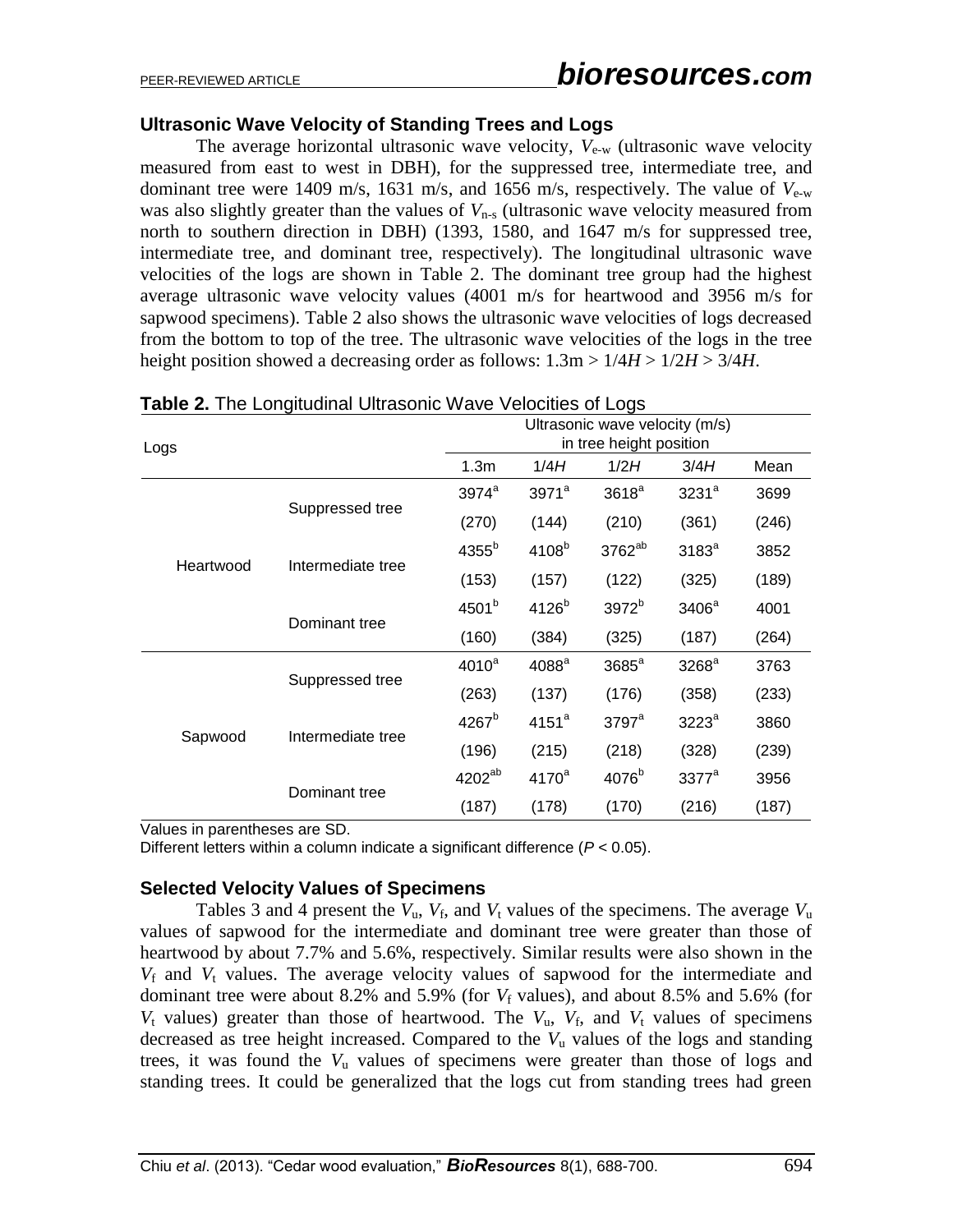moisture content and growth stress, in addition, the logs showed more variation in surface conditions and more frequent occurrences of wood defects than the small, clear specimens (Wang *et al.* 2002).

|                   |                  | Density           | $V_{\rm u}$ | $V_{\text{f}}$                                        | $V_{t}$                                                 | DMOE <sub>u</sub> | DMOE <sub>f</sub>  | DMOE <sub>t</sub> | <b>MOE</b>        | <b>MOR</b>         |
|-------------------|------------------|-------------------|-------------|-------------------------------------------------------|---------------------------------------------------------|-------------------|--------------------|-------------------|-------------------|--------------------|
|                   |                  | $(g/cm3)$ (m/s)   |             | (m/s)                                                 | (m/s)                                                   | (GPa)             | (GPa)              | (GPa)             | (GPa)             | (MPa)              |
| Suppressed tree   |                  |                   |             |                                                       |                                                         | <b>Ns</b>         |                    |                   |                   |                    |
| Intermediate tree | 1.3H             | 0.68 <sup>a</sup> |             | 4402 <sup>a</sup> 4041 <sup>a</sup> 3874 <sup>a</sup> |                                                         | $13.14^{a}$       | 11.08 <sup>a</sup> | $10.20^a$         | $8.18^{a}$        | 99.8 <sup>a</sup>  |
|                   |                  | (0.06)            | (386)       | (395)                                                 | (363)                                                   | (1.78)            | (1.70)             | (1.62)            | (1.26)            | (19.6)             |
|                   | 1/4H             | 0.69 <sup>a</sup> |             | $4304^a$ 3924 <sup>a</sup>                            | $3794^a$                                                | $12.70^a$         | $10.55^{\circ}$    | 9.88 <sup>a</sup> | 7.80 <sup>a</sup> | 94.7 <sup>a</sup>  |
|                   |                  | (0.04)            | (307)       | (297)                                                 | (279)                                                   | (1.47)            | (1.26)             | (1.26)            | (0.81)            | (15.3)             |
|                   | 1/2H             | 0.63 <sup>a</sup> |             | 4315 <sup>ª</sup> 3911 <sup>ª</sup> 3729 <sup>ª</sup> |                                                         | $11.77^a$         | $9.65^a$           | $8.77^a$          | 7.31 <sup>a</sup> | $92.3^a$           |
|                   |                  | (0.02)            | (281)       | (179)                                                 | (159)                                                   | (1.40)            | (0.77)             | (0.67)            | (0.73)            | (4.2)              |
|                   | Mean             | 0.67              | 4340        | 3959                                                  | 3799                                                    | 12.54             | 10.43              | 9.62              | 7.76              | 95.6               |
|                   |                  | (0.04)            | (324)       | (291)                                                 | (267)                                                   | (1.55)            | (1.24)             | (1.18)            | (0.93)            | (13.0)             |
| Dominant tree     | 1.3 <sub>m</sub> | $0.64^a$          |             | 4816 <sup>b</sup> 4356 <sup>b</sup>                   | $4179^{b}$                                              | $14.87^c$         | $12.17^{b}$        | $11.20^{b}$       | 8.86 <sup>b</sup> | 100.7 <sup>b</sup> |
|                   |                  | (0.03)            |             | $(295)$ $(311)$                                       | (294)                                                   | (1.57)            | (1.52)             | (1.38)            | (1.02)            | (9.7)              |
|                   | 1/4H             | 0.66 <sup>a</sup> |             |                                                       | 4548 <sup>ª</sup> 4126 <sup>ab</sup> 3976 <sup>ab</sup> | $13.70^{b}$       | $11.30^{b}$        | $10.49^{b}$       | 8.35 <sup>b</sup> | $93.3^{ab}$        |
|                   |                  | (0.06)            |             | $(376)$ $(411)$                                       | (370)                                                   | (1.54)            | (1.69)             | (1.46)            | (0.99)            | (16.7)             |
|                   | 1/2H             | 0.62 <sup>a</sup> |             | 4377 <sup>a</sup> 3970 <sup>a</sup> 3871 <sup>a</sup> |                                                         | $11.92^a$         | $9.82^{a}$         | $9.33^{a}$        | 7.52 <sup>a</sup> | $84.0^a$           |
|                   |                  | (0.02)            | (229)       | (247)                                                 | (183)                                                   | (0.93)            | (0.94)             | (0.69)            | (0.75)            | (24.3)             |
|                   | Mean             | 0.64              | 4580        | 4151                                                  | 4009                                                    | 13.50             | 11.10              | 10.34             | 8.25              | 92.7               |
|                   |                  | (0.04)            | (300)       | (323)                                                 | (282)                                                   | (1.34)            | (1.39)             | (1.18)            | (0.92)            | (16.9)             |

| <b>Table 3. Physical Characteristics, Dynamic MOE, and Static Bending Properties</b> |  |  |  |  |
|--------------------------------------------------------------------------------------|--|--|--|--|
| for Heartwood of Taiwan Incense Cedar Specimens                                      |  |  |  |  |

Values in parentheses are SD.

Ns means no heartwood sample available due to small diameter

Different letters within a column indicate a significant difference (*P* < 0.05).

#### **Dynamic and Static Properties of Specimens**

The values of dynamic MOE ( $\text{DMOE}_{u}$ ,  $\text{DMOE}_{f}$ , and  $\text{DMOE}_{t}$ ) and static MOE are shown in Tables 3 and 4. Dynamic MOE and static MOE showed similar trends, in that the average MOE values of sapwood were greater than those of heartwood. In addition, the strength variations (SD values) of the dominant tree group were lower than those of the intermediate tree group.

Relative to the height of the tree, the values of dynamic and static MOE showed similar trends to the velocity values. They presented a decreasing trend as follows:  $\frac{1}{4}H$  >  $\frac{1}{2}$  *H* >  $\frac{3}{4}$  *H*. This result is in agreement with a previous study (Zhang *et al.* 2006) that illustrated lumber MOE decreased from the butt to top logs for their test stand densities. In addition, an increased proportion of juvenile wood at the top of the standing tree was considered a reason for MOE decreasing from butt to top logs.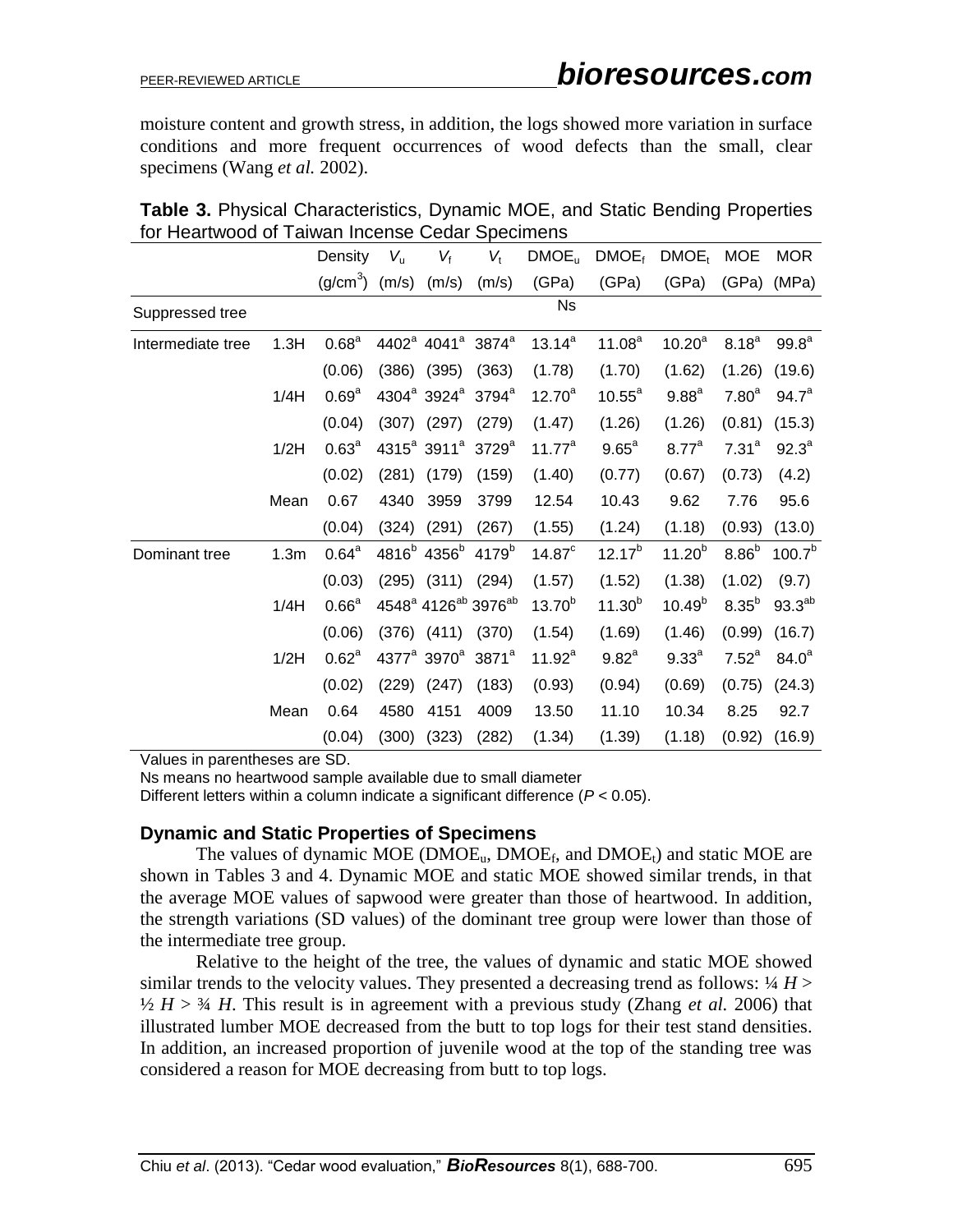| <b>Table 4.</b> Physical Characteristics, Dynamic MOE, and Static Bending Properties |  |  |
|--------------------------------------------------------------------------------------|--|--|
| for Sapwood of Taiwan Incense Cedar Specimens                                        |  |  |

|                   |      | Density              | $V_{\rm u}$       | $V_f$             | $V_{t}$            |                    |                     | $DMOEu DMOEf DMOEt MOE$ |                    | <b>MOR</b>     |
|-------------------|------|----------------------|-------------------|-------------------|--------------------|--------------------|---------------------|-------------------------|--------------------|----------------|
|                   |      | (g/cm <sup>3</sup> ) | (m/s)             | (m/s)             | (m/s)              | (GPa)              | (GPa)               | (GPa)                   | (GPa)              | (MPa)          |
| Suppressed tree   | 1.3m | $0.59^{a}$           | 4703 <sup>b</sup> | 4486 <sup>b</sup> | 4283 <sup>b</sup>  | $13.06^{b}$        | $11.90^{b}$         | $10.87^{b}$             | $8.34^{b}$         | $92.0^a$       |
|                   |      | (0.05)               | (211)             | (205)             | (215)              | (1.29)             | (1.37)              | (1.45)                  | (1.07)             | (10.6)         |
|                   | 1/4H | 0.58 <sup>a</sup>    | 4896 <sup>b</sup> | 4583 <sup>b</sup> | 4313 <sup>b</sup>  | $14.05^{b}$        | $12.31^{b}$         | $10.95^{b}$             | $8.43^{b}$         | $84.5^{\circ}$ |
|                   |      | (0.04)               | (386)             | (305)             | (353)              | (2.36)             | (1.91)              | (2.06)                  | (1.09)             | (19.3)         |
|                   | 1/2H | 0.59 <sup>a</sup>    | 4496 <sup>b</sup> | 4180 <sup>b</sup> | 3984 <sup>b</sup>  | $11.92^{ab}$       | $10.33^{ab}$        | $9.38^{ab}$             | 7.37 <sup>ab</sup> | $85.5^a$       |
|                   |      | (0.04)               | (357)             | (339)             | (323)              | (2.19)             | (1.98)              | (1.83)                  | (1.39)             | (13.8)         |
|                   | 3/4H | $0.58^{a}$           | 3949 <sup>a</sup> | 3683ª             | 3472 <sup>a</sup>  | $9.12^{a}$         | $8.03^{a}$          | 7.16 <sup>a</sup>       | 5.66 <sup>a</sup>  | $71.8^a$       |
|                   |      | (0.03)               | (324)             | (472)             | (509)              | (1.79)             | (2.30)              | (2.24)                  | (0.82)             | (10.5)         |
|                   | Mean | 0.58                 | 4511              | 4233              | 4013               | 12.04              | 10.64               | 9.59                    | 7.45               | 83.5           |
|                   |      | (0.04)               | (320)             | (330)             | (350)              | (1.91)             | (1.89)              | (1.89)                  | (1.09)             | (13.6)         |
| Intermediate tree | 1.3m | $0.65^a$             | 4949 <sup>c</sup> | 4591 <sup>c</sup> | $4422^{\circ}$     | 15.91 <sup>c</sup> | $13.68^\circ$       | $12.70^{\circ}$         | $9.64^{\circ}$     | $104.6^{b}$    |
|                   |      | (0.04)               | (284)             | (201)             | (197)              | (1.79)             | (1.25)              | (1.27)                  | (0.79)             | (12.0)         |
|                   | 1/4H | $0.64^a$             | 4986 <sup>c</sup> | $4555^{\circ}$    | 4346 <sup>c</sup>  | $15.92^{\circ}$    | $13.30^\circ$       | $12.12^c$               | $9.48^{\circ}$     | $104.0^{b}$    |
|                   |      | (0.04)               | (241)             | (254)             | (216)              | (1.26)             | (1.28)              | (1.16)                  | (0.91)             | (9.6)          |
|                   | 1/2H | $0.64^{\text{a}}$    | 4641 <sup>b</sup> | 4263 <sup>b</sup> | 4107 <sup>b</sup>  | $13.69^{b}$        | $11.56^{b}$         | $10.74^{b}$             | $8.49^{b}$         | $98.6^{b}$     |
|                   |      | (0.03)               | (273)             | (253)             | (270)              | (1.37)             | (1.23)              | (1.31)                  | (0.82)             | (8.2)          |
|                   | 3/4H | $0.64^{\text{a}}$    | 4119 <sup>a</sup> | $3740^a$          | 3618 <sup>a</sup>  | $10.88^{a}$        | 8.98 <sup>a</sup>   | $8.40^{a}$              | $6.58^{a}$         | $84.9^{a}$     |
|                   |      | (0.04)               | (328)             | (300)             | (276)              | (1.38)             | (1.20)              | (1.07)                  | (0.93)             | (13.1)         |
|                   | Mean | 0.64                 | 4674              | 4287              | 4123               | 14.10              | 11.88               | 10.99                   | 8.55               | 98.0           |
|                   |      | (0.04)               | (281)             | (252)             | (240)              | (1.45)             | (1.24)              | (1.20)                  | (0.86)             | (10.8)         |
| Dominant tree     | 1.3m | 0.63 <sup>a</sup>    | 5079 <sup>b</sup> | 4576 <sup>b</sup> | 4389 <sup>b</sup>  | 16.33 <sup>c</sup> | $13.26^{b}$         | $12.20^{b}$             | $9.28^{b}$         | $100.3^{b}$    |
|                   |      | (0.02)               | (210)             | (208)             | (214)              | (1.10)             | (0.96)              | (0.97)                  | (0.87)             | (11.0)         |
|                   | 1/4H | 0.63 <sup>a</sup>    | 4964 <sup>b</sup> | $4512^{b}$        | 4350 <sup>b</sup>  | $15.52^{bc}$       | $12.84^{b}$         | $11.92^{b}$             | $9.19^{b}$         | $98.5^{ab}$    |
|                   |      | (0.03)               | (278)             | (281)             | (259)              | (1.31)             | (1.33)              | (1.12)                  | (0.58)             | (7.1)          |
|                   | 1/2H | 0.61 <sup>a</sup>    | 4908 <sup>b</sup> | 4448 <sup>b</sup> | $4285^b$           | $14.61^{b}$        | $12.00^{b}$         | $11.14^{b}$             | $8.47^{b}$         | $95.2^{ab}$    |
|                   |      | (0.02)               | (176)             | (181)             | (169)              | (0.94)             | (0.89)              | $(0.86)$ $(0.68)$       |                    | (6.3)          |
|                   | 3/4H | 0.61 <sup>a</sup>    | $4399^{\rm a}$    |                   | $4046^a$ 3917 $^a$ | 11.79 $^{\rm a}$   | $9.97$ <sup>a</sup> | $9.34^{\circ}$          | 7.29 <sup>a</sup>  | $87.4^a$       |
|                   |      | (0.01)               | (173)             | (49)              | (61)               | (0.82)             | (0.17)              | (0.19)                  | (0.43)             | (3.7)          |
|                   | Mean | 0.62                 | 4838              | 4396              | 4235               | 14.56              | 12.02               | 11.15                   | 8.56               | 95.3           |
|                   |      | (0.02)               | (209)             | (180)             | (176)              | (1.04)             | (0.84)              | (0.79)                  | (0.64)             | (7.0)          |

Values within parentheses are SD.

Different letters within a column indicate a significant difference (*P* < 0.05).

The values for dynamic and static MOE showed the following trend:  $DMOE<sub>u</sub>$  >  $DMOE_f > DMOE_t > MOE$ . The modulus of elasticity values obtained using nondestruc-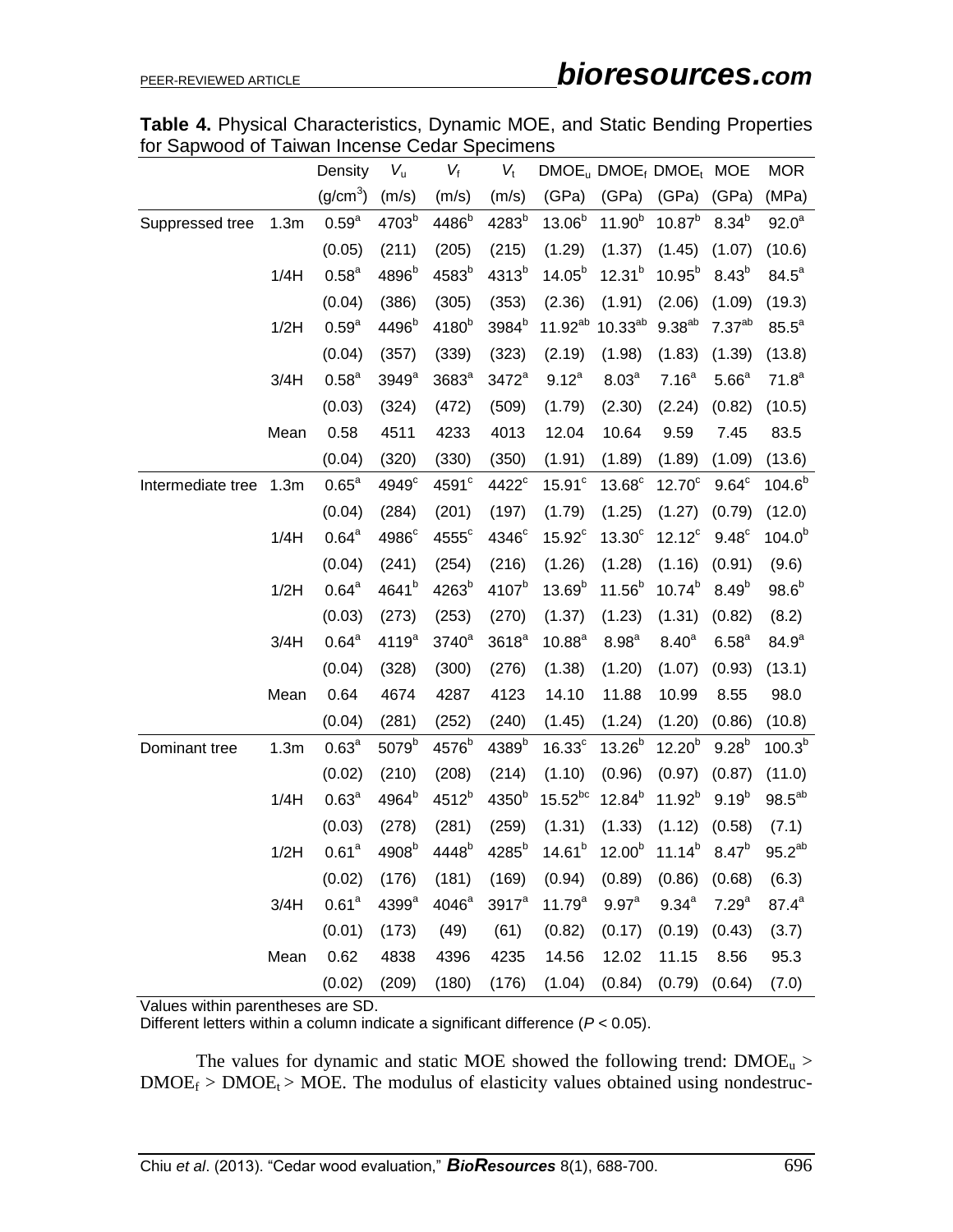tive testing methods were usually higher than those from the static test. This is because wood is a visco-elastic and highly impact-adsorbent material (Halabe *et al.* 1997). Concerning the wood vibration characteristics, the restored elastic force is proportional to the displacement, and the dissipative force is proportional to the velocity. Therefore, when force is applied to wood for a short time, the wood displays solid elastic behavior. With a longer application of force, its behavior equals that of a viscous liquid. This behavior can be seen more clearly in the static bending test (long duration) than in the ultrasonic test. Thus, the modulus of elasticity determined by the ultrasound method is usually greater than that obtained by static deflection (Oliveira *et al.* 2002). The same authors also pointed out that the results of the dynamic test were 20 percent higher than those of the static test. Similar results were also reported by Haines *et al.* (1996) and Haines and Leban (1997), who found that the mean value of Young's modulus from the longitudinal ultrasonic method exceeded the MOE by about 17 to 22%. In these three nondestructive tests, the values of  $\text{DMOE}_v$  measured by the vibration test were close to the static MOE values. This result agrees with a previous report by Burdzik and Nkwera (2002) who pointed out that the DMOE<sub>t</sub> was around 5% higher than the MOE. In a previous study (Wang *et al.* 2008), it was also found that the values of  $\text{DMOE}_{t}$  were only 0.7%, 5.7%, 1.4%, and 1.8% greater than those of MOE for Japanese cedar, Taiwania, Douglas fir, and Southern pine, respectively. Compared to the MOE values, the values of MOR also decreased as tree height increased. The average MOR values of sapwood (98.0 MPa and 95.3 MPa for the intermediate and dominant trees) were about 2.5% and 2.8% greater than those of heartwood, which were 95.6 MPa and 92.7 MPa for the intermediate and dominant trees.

### **Correlation among Velocities, Dynamic, and Static Properties**

Table 5 presents the results obtained from regression analyses among the values for velocity, dynamic MOE, and static MOE of specimens. There were good correlations between velocity (measured from ultrasonic test, tap tone test, and vibration test) and static MOE. The *r* values were found to be 0.77 (MOE and  $V_u$ ), 0.83 (MOE and  $V_f$ ), and  $0.85$  (MOE and  $V_t$ ). The correlation between dynamic and static MOE is also shown in Table 5, in which it showed a better relationship than between velocity and static MOE values. The *r* values were 0.86 (MOE and  $DMOE<sub>u</sub>$ ), 0.92 (MOE and  $DMOE<sub>f</sub>$ ), and 0.92 (MOE and  $DMOE<sub>t</sub>$ ) for combined specimens. Similar results were also reported by Karlinasari *et al.* (2008), who determined the bending strength properties of *Gmelina arborea* wood using a nondestructive ultrasonic test method, indicating the correlation coefficient was  $0.96$  for  $DMOE<sub>u</sub>$  and static MOE. Ayarkwa *et al.* (2000) indicated that the dynamic MOE measured from longitudinal vibration was well correlated to static MOE for tropical African hardwoods. Erikson *et al.* (2000) determined the  $DMOE<sub>t</sub>$  and MOE values of grand fir and lodgepole pine and found the  $r^2$  values to be 0.87 and 0.89, respectively. Burdzik and Nkwera (2002) selected *Eucalyptus grandis* to determine the  $\text{DMOE}_t$  and MOE; the  $r^2$  value was 0.813.

From Table 5, the regression coefficients of velocity (measured from the ultrasonic test, tap tone test and vibration test) and MOR were positive, indicating the values of MOR increased with increasing velocity values. In addition, the relationship between dynamic MOE and MOR is also shown in Table 5. It was found that the relationship between DMOE and MOR was positively correlated; the *r* values were 0.69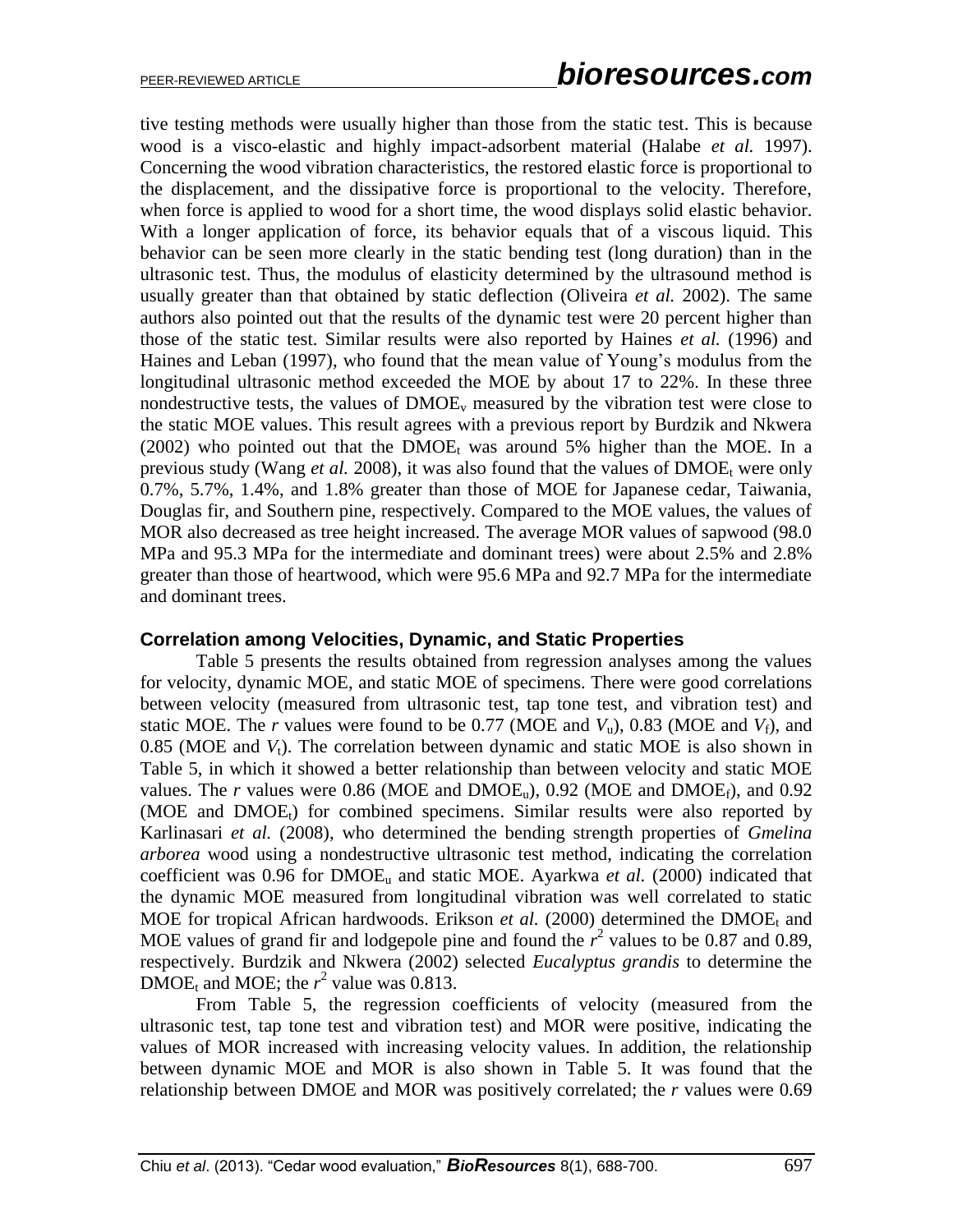(MOR and  $DMOE<sub>u</sub>$ ), 0.72 (MOR and  $DMOE<sub>f</sub>$ ), and 0.75 (MOR and  $DMOE<sub>t</sub>$ ) for combined specimens. Although the determined coefficients were lower, the linear regression analyses for these relationships meant the developed regression models were statistically significant at a 0.001 confidence level. Similar results were also reported by Wang *et al.* (2005), who evaluated the bending properties of young Taiwania trees grown with different thinning and pruning treatments using a nondestructive method. The results showed interrelations among  $V<sub>u</sub>$ , DMOE, and MOR and can be represented by positive linear regression models. The  $r^2$  values were 0.36 for MOR and  $V_u$ , and 0.52 for MOR and DMOE. The results also agreed with previous experimentation (Wang *et al.* 2005). Therefore, it is highly recommended that the ultrasonic wave test, tap tone test, and vibration test be used to nondestructively evaluate the bending properties of wood. Furthermore, the relationships and statistical models between MOE, MOR and DMOEt of wood are shown in Figs. 4 and 5, respectively. Based on these models, it was found that DMOEt could be a better predictor to evaluate the bending properties of Taiwan incense cedar wood suitably.

**Table 5.** Correlations Among  $V_u$ ,  $V_t$ ,  $V_t$ , DMOE<sub>u</sub>, DMOE<sub>t</sub>, DMOE<sub>t</sub>, MOE, and MOR Analyzed by Linear Regression Formulae

|                              |            | - - -         |            |                  |                    |                   |                   |                  |
|------------------------------|------------|---------------|------------|------------------|--------------------|-------------------|-------------------|------------------|
| Correlation coefficients (r) |            | $V_{\rm u}$   | Vł         | v.               | DMOE <sub>II</sub> | DMOE <sub>f</sub> | DMOE <sub>t</sub> | <b>MOE</b>       |
| Suppressed                   | <b>MOE</b> | 0.69          | 0.83       | 0.87             | 0.81               | 0.90              | $0.92^{7}$        | 1.00             |
| tree                         | <b>MOR</b> | $0.42^{^{-}}$ | 0.61       | $0.70^{1}$       | 0.59               | 0.73              | 0.79              | $0.75^{\degree}$ |
| Intermediate                 | <b>MOE</b> | 0.82          | 0.89       | 0.89             | 0.89               | 0.95              | 0.93              | 1.00             |
| tree                         | <b>MOR</b> | 0.63          | 0.64       | 0.66             | $0.72^{n}$         | 0.71              | $0.72^{\degree}$  | $0.74^{n}$       |
| Dominant                     | <b>MOE</b> | 0.75          | 0.78       | 0.72             | 0.80               | 0.80              | 0.77              | 1.00             |
| tree                         | <b>MOR</b> | 0.58          | $0.62^{0}$ | $0.62^{\degree}$ | 0.64               | 0.68              | 0.66              | 0.71             |
| Combined                     | <b>MOE</b> | 0.77          | 0.83       | 0.85             | 0.86               | $0.92^{1}$        | $0.92^{7}$        | 1.00             |
|                              | <b>MOR</b> | 0.54          | 0.57       | 0.63             | 0.69               | 0.72              | 0.75              | 0.75             |

\* Significant at 0.01 level

\*\* Significant at 0.001 level

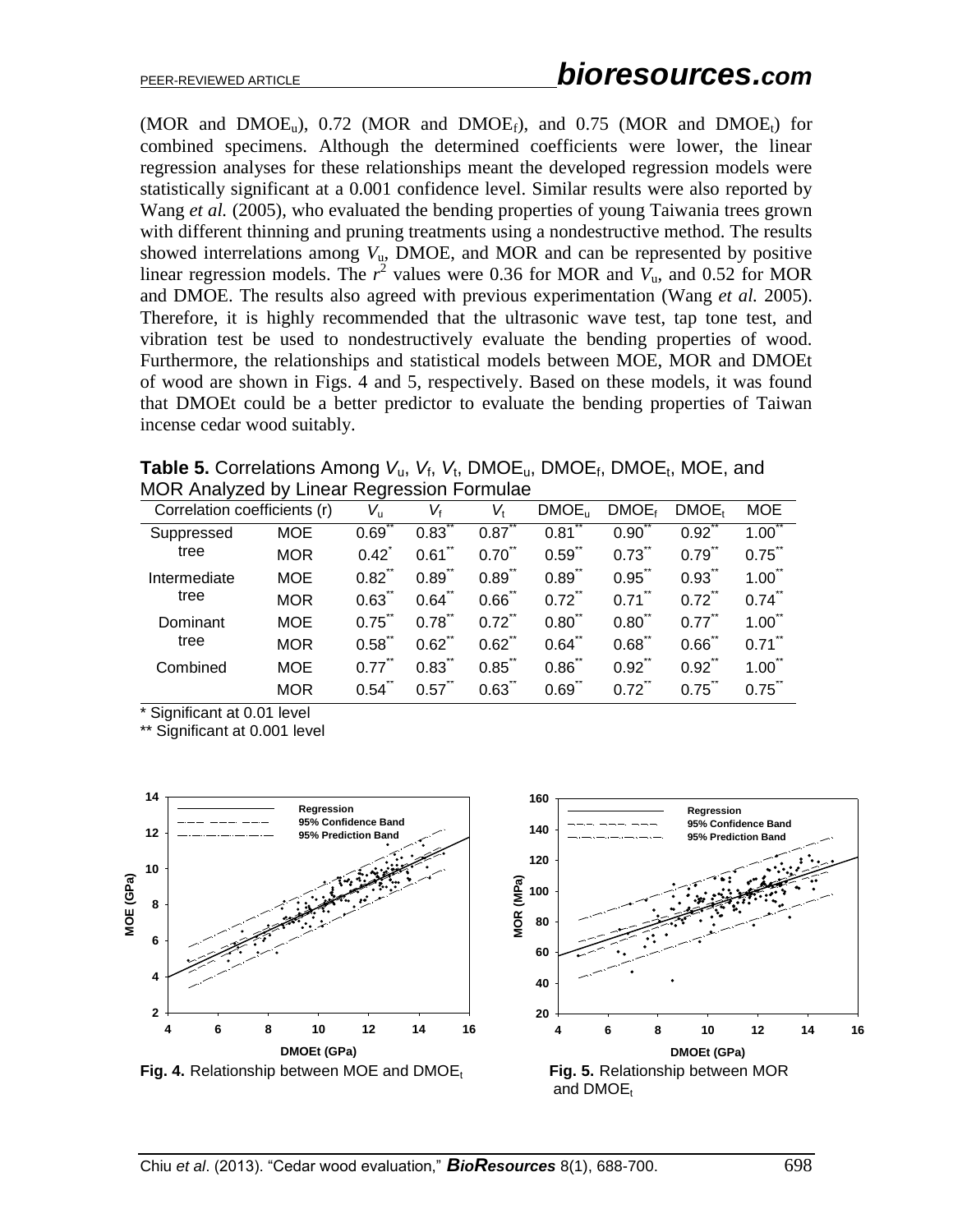# **CONCLUSIONS**

- 1. Based on the results of these experiments, it can be concluded that the velocity values and bending properties of Taiwan incense cedar wood can be successfully evaluated by nondestructive techniques.
- 2. It was found the average horizontal ultrasonic wave velocities of standing trees increased as the values of DBH increased. The longitudinal ultrasonic wave velocities of logs decreased from the butt to the top of the tree, and in addition, the ultrasonic wave velocities of logs were lower than those of specimens.
- 3. The experimental results also indicated the values of dynamic and static MOE showed the following trend:  $DMOE_u > DMOE_f > DMOE_t > MOE$ . The values of MOE and MOR decreased as the tree height increased.
- 4. After ultrasonic wave velocity was measured, it was found that the values of *r* were 0.79 for standing trees and logs and 0.70 for logs and specimens. Furthermore, not only were the velocities measured by ultrasonic wave, tap tone, and vibration methods, but the dynamic MOE was also found to be well correlated with the static bending properties of specimens, especially using the vibration method.

# **REFERENCES CITED**

- Ayarkwa, J., Hirashima, Y., and Sasaki, Y. (2000). "Predicting modulus of rupture of solid and finger jointed tropical African hardwoods using longitudinal vibration," *Forest Prod. J*. 51, 85-92.
- Brashaw, B. K., Bucur, V., Divos, F., Goncalves, R., Lu, J. X., Meder, R., Pellerin, R. F., Potter, S., Ross, R. J., Wang, X. P., and Yin, Y. F. (2009). "Nondestructive testing and evaluation of wood: A worldwide research update," *Forest Prod J*. 59, 7-14.
- Bucur, V. (2005). "Ultrasonic techniques for nondestructive testing of standing trees," *Ultrasonic* 43, 237-239.
- Burdzik, W. M. G., and Nkwera, P. D. (2002). "Transverse vibration tests for prediction of stiffness and strength properties of full size *Eucalyptus grandis*," *Forest Prod. J*. 52, 63-67.
- Chinese National Standard 454 (2005). "Method of test for static bending of wood," Bureau of Standards, Metrology and Inspection, Ministry of Economic Affairs.
- Chuang, S. T., and Wang, S. Y. (2001). "Evaluation of standing tree quality of Japanese cedar grown with different spacing using stress-wave and ultrasonic-wave method," *J. Wood Sci*. 47(4), 245-253.
- Erikson, R. G., Gorman, T. M., Green, D. W., and Graham, D. (2000). "Mechanical grading of lumber sawn from small-diameter lodgepole pine, ponderosa pine, and grand fir trees from northern Idaho," *Forest Prod. J*. 50, 59-65.
- Haines, D. W., Leban, J. M., and Herbe, C. (1996). "Determination of Young's modulus for spruce, fir and isotropic materials by the resonance flexure method with comparisons to static flexure and other dynamic methods," *Wood Sci. Technol*. 30, 253-263.
- Haines, D. W., and Leban, J. M. (1997). "Evaluation of the MOE of Norway spruce by the resonance flexure method," *Forest Prod. J*. 47, 91-93.